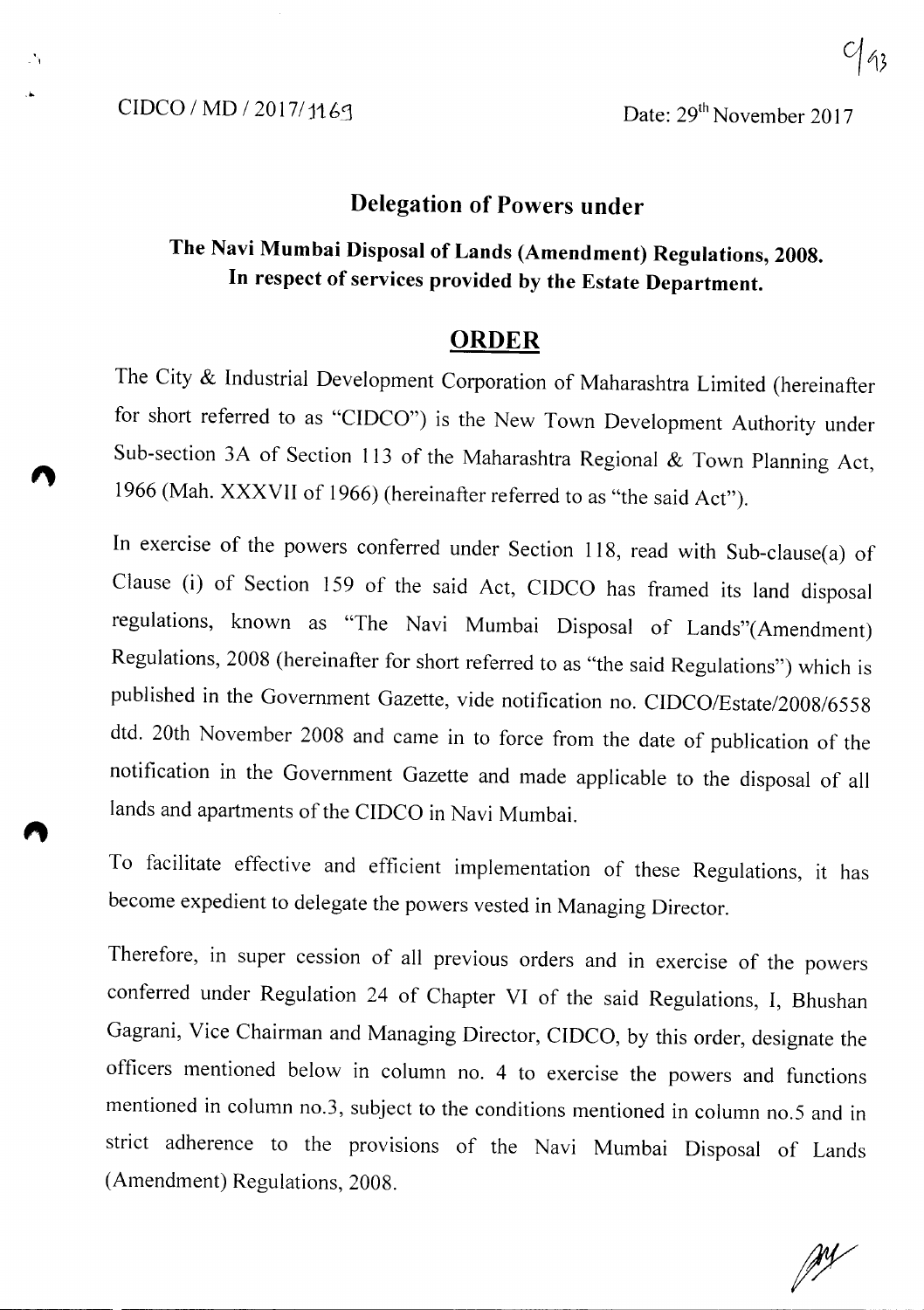## Delegation of Powers **in** respect of

# The Navi Mumbai Disposal of Lands (Amendment) Regulations, 2008

| 1              | $\overline{2}$                                                            | $\overline{\mathbf{3}}$                                                                                                                                                                                                                   | 4                                              | 5                                                                        |
|----------------|---------------------------------------------------------------------------|-------------------------------------------------------------------------------------------------------------------------------------------------------------------------------------------------------------------------------------------|------------------------------------------------|--------------------------------------------------------------------------|
| Sr.<br>No.     | NMDLR(A)<br><b>Regulation</b><br>No.                                      | <b>Estate Functions</b>                                                                                                                                                                                                                   | <b>POWERS</b><br><b>DELEGATED</b><br><b>TO</b> | <b>Remarks</b>                                                           |
| 1              | NMDLR(A)<br>(Part I)<br>Chapter III<br>Regn 4<br>2nd proviso              | ALLOTMENT OF PLOTS on Leave and<br>License basis up to maximum period of 11<br>for<br>years<br>maintenance<br>$\blacksquare$<br>$\circ$ of<br>garden,<br>playgrounds, temporary labour camps or any<br>such temporary activities/renewal. | Manager (Town<br>Services)                     | With<br>concurrence of<br>Planning<br>Department                         |
| $\overline{2}$ | NMDLR(A)<br>(Part I)<br>Chapter III<br>Regn 4<br>Provisio                 | ALLOTMENT OF PLOTS UNDER High<br>Tension Lines for development of plant<br>nursery                                                                                                                                                        | Joint Managing<br>Director                     | With<br>concurrence of<br>Planning<br>Department                         |
| $\overline{3}$ | NMDLR(A)<br>(Part I)<br>Chapter III<br>Regn 4<br>1 <sup>st</sup> Provisio | ALLOTMENT OF ODD SHAPED land to<br>the adjoining Licensees/Lessee                                                                                                                                                                         | Managing<br>Director                           | With<br>concurrence of<br>Planning<br>Department                         |
| $\overline{4}$ | NMDLR(A)<br>(Part I)<br>Chapter III<br>Regn $5(ii)$                       | Resumption of land allotted for religious,<br>educational, charitable and public purposes, in<br>case the land is not used for the specific<br>purpose for which it is granted                                                            | Manager (Town<br>Services)                     |                                                                          |
| 5(i)           | NMDLR(A)<br>(Part I)<br>Chapter III<br>Regn $6(iv)$                       | Execution of agreement to lease on full and<br>final payment of lease premium in case of<br>Social facility plots.                                                                                                                        | Social Services<br>Officer                     |                                                                          |
| 5(ii)          | NMDLR(A)<br>(Part I)<br>Chapter III<br>Regn $6(v)$                        | Extending the period for execution of<br>agreement to lease for social facility plots<br>upto 03 (three) months                                                                                                                           | Managing<br>Director                           | These<br>functions<br>are<br>hereby<br>assigned<br>to<br>Social Services |
| 5(iii)         | NMDLR(A)<br>(Part I)<br>Chapter III<br>Regn 6<br>Explanation<br>(b)       | Further extension of two months in special<br>circumstances                                                                                                                                                                               | Managing<br>Director                           | Department.                                                              |
| 6              | <b>NMDLR Part</b><br>I Chapter III<br>Regn 7                              | DELAY CONDONATION (Non-Submission<br>Of Plan)                                                                                                                                                                                             | <b>Assistant Estate</b><br>Officer             |                                                                          |

- - - - ---------------

por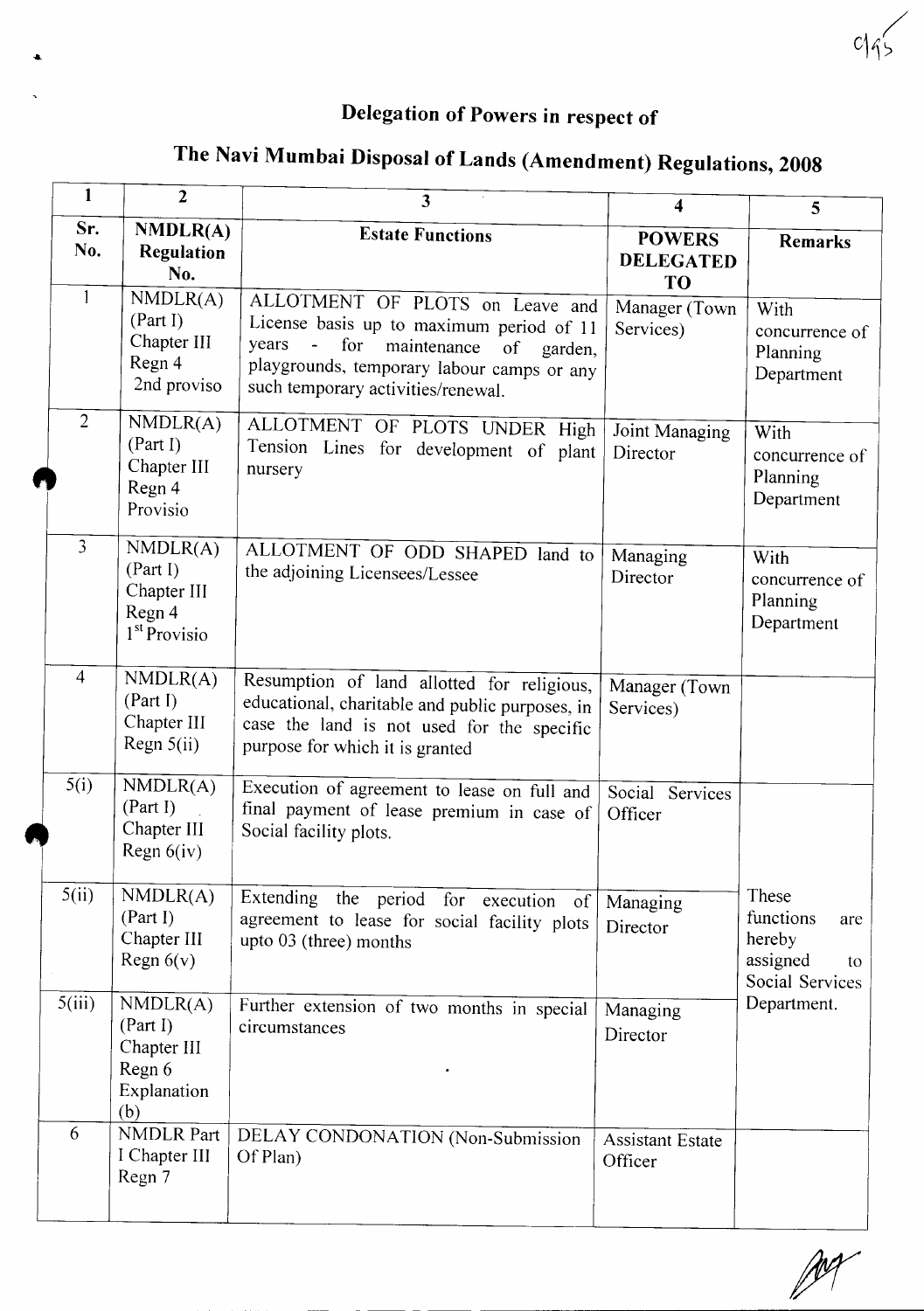| 1          | $\overline{2}$                                      | 3                                                                                                                                                                      | 4                                                           | 5                                                                           |  |
|------------|-----------------------------------------------------|------------------------------------------------------------------------------------------------------------------------------------------------------------------------|-------------------------------------------------------------|-----------------------------------------------------------------------------|--|
| Sr.<br>No. | NMDLR(A)<br>Regulation<br>No.                       | <b>Estate Functions</b>                                                                                                                                                | <b>POWERS</b><br><b>DELEGATED</b><br><b>TO</b>              | <b>Remarks</b>                                                              |  |
| 7(i)       | NMDLR(A)<br>(Part I)<br>Chapter III                 | <b>EXTENSION</b><br>IN<br><b>CONSTRUCTION</b><br>PERIOD (For plots having area upto 2000<br>sqmt)                                                                      | Manager (Town<br>Services)                                  |                                                                             |  |
| 7(ii)      | Regn 8                                              | EXTENSION IN CONSTRUCTION<br>PERIOD (For plots having area more than<br>$2000$ sqmt)                                                                                   | Joint Managing<br>Director                                  | With<br>Concurrence of<br>Financial<br>Adviser/Chief<br>Accounts<br>Officer |  |
| 8(i)       | NMDLR(A)<br>Chapter III<br>Regn 9                   | <b>TERMINATION</b><br>OF AGREEMENT<br><b>TO</b><br>LEASE AND REVOCATION OF LICENCE<br>for violations of the Agreement to Lease<br>conditions for plots above 2000 sqmt | Joint Managing<br>Director                                  |                                                                             |  |
| 8(ii)      |                                                     | TERMINATION OF AGREEMENT<br>TO<br>LEASE AND REVOCATION OF LICENCE<br>for violations of the Agreement to Lease<br>conditions for plots area below 2000 sqmt             | Manager (Town<br>Services)                                  |                                                                             |  |
| 9(i)       | NMDLR(A)<br>(Part I)<br>Chapter III<br>10(i)        | MORTGAGE NOC FOR PLOTS area more<br>than 100 sqmt.<br>MORTGAGE NOC FOR PLOTS area less<br>than 100 sqmt.                                                               | <b>Estate Officer</b><br><b>Assistant Estate</b><br>Officer |                                                                             |  |
| 9(i)       | Expl $n(i)$                                         | CONFIRMATION OF BANK LIEN<br>for<br>Plots                                                                                                                              | <b>Assistant Estate</b><br>Officer                          |                                                                             |  |
| 10         | NMDLR(A)<br>(Part I)<br>Chapter IV<br>Regn $11(ii)$ | <b>EXECUTION</b><br><b>OF</b><br><b>TRIPARTITE</b><br>AGREEMENT, MODIFIED AGREEMENT<br>AND LEASE DEED.                                                                 | <b>Estate Officer</b>                                       |                                                                             |  |
| 11(i)      | NMDLR(A)<br>(Part I)<br>Chapter IV                  | GRANT OF ADDITIONAL FSI (Area up to<br>$5000$ sqmt)                                                                                                                    | Joint Managing<br>Director                                  | With<br>Concurrence of                                                      |  |
| 11(ii)     | Regn $11(vi)$                                       | GRANT OF ADDITIONAL FSI (Area more<br>than $5000$ sqmt)                                                                                                                | Managing<br>Director                                        | concerned<br>Planning<br>Authority                                          |  |
| 12         | NMDLR(A)<br>(Part I)<br>Chapter IV<br>Regn $11(vi)$ | <b>GRANT OF BALANCE/ RESIDUAL FSI</b>                                                                                                                                  | Manager (Town<br>Services)                                  | With<br>concurrence of<br>concerned<br>Planning<br>Authority                |  |
| 13         | NMDLR(A)<br>(Part I)<br>Chapter IV<br>Regn $11(vi)$ | <b>EXPANSION OF USE</b>                                                                                                                                                | Manager (Town<br>Services)                                  | With<br>concurrence of<br>concerned<br>Planning<br>Authority                |  |

 $c$ |47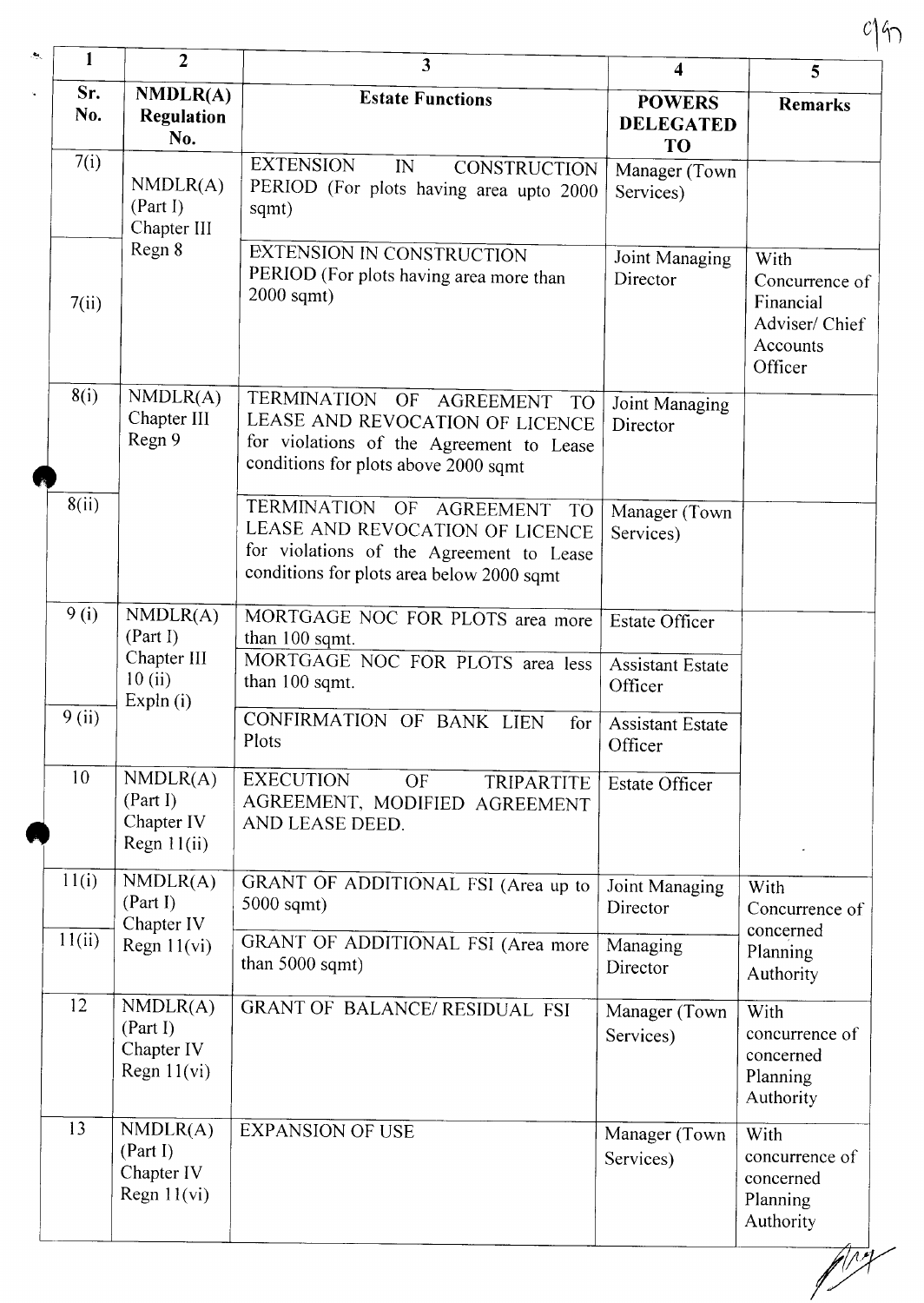| $\mathbf{1}$ | $\overline{2}$                                           | $\overline{\mathbf{3}}$                                                                                                          | 4                                       | 5                                         |
|--------------|----------------------------------------------------------|----------------------------------------------------------------------------------------------------------------------------------|-----------------------------------------|-------------------------------------------|
| Sr.<br>No.   | NMDLR(A)<br><b>Regulation</b><br>No.                     | <b>Estate Functions</b>                                                                                                          | <b>POWERS</b><br><b>DELEGATED</b><br>TO | <b>Remarks</b>                            |
| 14(i)        | NMDLR(A)                                                 | CHANGE OF USE OF PLOTS (Area less<br>than 2000 sqmt)                                                                             | Manager (Town<br>Services)              | Subject to<br>concurrence of<br>concerned |
| 14(ii)       | (Part I)<br>Chapter IV<br>Regn $11(vi)$                  | CHANGE OF USE OF PLOTS (Area more<br>than 2000 sqmt and less than 5000 sqmt)                                                     | Joint Managing<br>Director              | Planning<br>Authority and<br>approval of  |
| 14(iii)      |                                                          | CHANGE OF USE OF PLOTS (Area more<br>than $5000$ sqmt)                                                                           | Managing<br>Director                    | Land Use<br>Change<br>Committee           |
| 15           | NMDLR(A)<br>(Part I)<br>Chapter IV<br>Regn $11(xv)$      | GRANT OF PERMISSION FOR DISPLAY<br>OF SIGN BOARDS                                                                                | Manager (Town<br>Services)              |                                           |
| 16           | NMDLR(A)<br>(Part I)<br>Chapter V<br>Regn 13<br>Provisio | <b>EXECUTION OF LEAVE &amp; LICENCE</b><br><b>AGREEMENTS for CIDCO Staff Quarters</b>                                            | <b>Assistant Estate</b><br>Officer      | After approval<br>of $M(P)$               |
| 17           | NMDLR(A)<br>(Part I)<br>Chapter V<br>Regn 15(iii)        | <b>EXECUTION OF DEED OF APARTMENT</b>                                                                                            | <b>Estate Officer</b>                   |                                           |
| 18(i)        | NMDLR(A)<br>(Part I)<br>Chapter V                        | <b>NOC</b><br><b>MORTGAGE</b><br><b>FOR</b><br><b>BUILT-UP</b><br>PREMISES (Apt Owners Assn / Co. op.<br>Society / Tender plots) | <b>Assistant Estate</b><br>Officer      |                                           |
| 18(ii)       | 16(i)                                                    | <b>CONFIRMATION OF BANK LIEN for Built</b><br>up Premises                                                                        | <b>Assistant Estate</b><br>Officer      |                                           |
| 19(i)        |                                                          | PERMISSION TO TRANSFER all sizes of<br>BUILT-UP PREMISES and plots under 100<br>sqms including Final Order for Transfer          | <b>Assistant Estate</b><br>Officer      |                                           |
| 19(ii)       | NMDLR(A)<br>(Part I)                                     | PERMISSION TO TRANSFER - PLOTS<br>(Area above 100 sqmt $\&$ less than 2000 sqmt)<br>Including Final Order of Transfer            | <b>Estate Officer</b>                   |                                           |
| 19(iii)      | Chapter V<br>Regn $16$ (ii)                              | PERMISSION TO TRANSFER - PLOTS<br>(Area more than 2000 sqmt) Including Final<br>Order of Transfer                                | Manager (Town<br>Services)              |                                           |
| 20           | <b>NMDLR</b><br>(Part I)<br>Chapter V<br>Regn $16(b)$    | APPROVAL OF NOMINATION                                                                                                           | <b>Assistant Estate</b><br>Officer      |                                           |
| 21           | NMDLR(A)<br>(Part I)<br>Chapter V<br>Regn $17(i)$        | <b>TERMINATION OF AGREEMENT for Sale</b><br>of apartment, for breach / violation of<br>conditions of agreement.                  | Manager (Town<br>Services)              |                                           |

 $\overline{\mathscr{W}}$ 

 $q_{q}$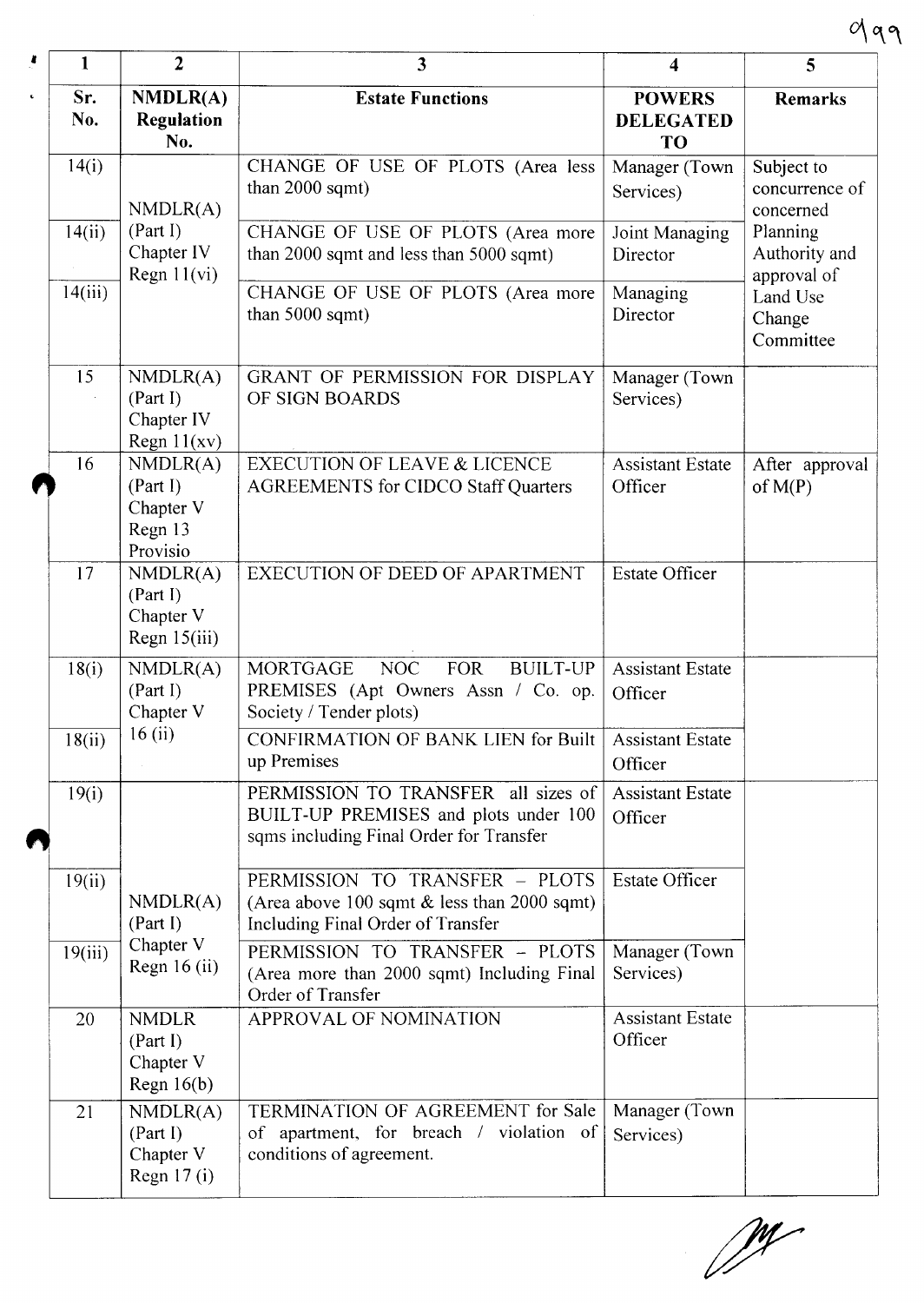*\_0\ \.*

|           |            |                                                     |                                                                                                                                                                                                                                      |                                                | d l'                                                                                                                                                                                                                                                                                                                          |
|-----------|------------|-----------------------------------------------------|--------------------------------------------------------------------------------------------------------------------------------------------------------------------------------------------------------------------------------------|------------------------------------------------|-------------------------------------------------------------------------------------------------------------------------------------------------------------------------------------------------------------------------------------------------------------------------------------------------------------------------------|
| ı         | 1          | $\boldsymbol{2}$                                    | $\overline{\mathbf{3}}$                                                                                                                                                                                                              | $\overline{\bf 4}$                             | 5                                                                                                                                                                                                                                                                                                                             |
| $\bullet$ | Sr.<br>No. | NMDLR(A)<br><b>Regulation</b><br>No.                | <b>Estate Functions</b>                                                                                                                                                                                                              | <b>POWERS</b><br><b>DELEGATED</b><br><b>TO</b> | <b>Remarks</b>                                                                                                                                                                                                                                                                                                                |
|           | 22         | NMDLR(A)<br>Part I,<br>Chapter V<br>Regn $17$ (ii)  | DETERMINATION OF LEASE of Company<br>/ Society / Apartment Owners Association                                                                                                                                                        | Manager (Town<br>Services)                     |                                                                                                                                                                                                                                                                                                                               |
|           | 23         | NMDLR(A)<br>Part I,<br>Chapter V<br>Regn 22         | INITIATION OF SUMMARY EVICTION<br>PROCEEDINGS against persons who have<br>violated the conditions of the Agreement to<br>Lease and /or unauthorisedly occupying the<br>lands on the determination of agreement for<br>sale or lease. | Manager (Town<br>Services)                     |                                                                                                                                                                                                                                                                                                                               |
|           | 24(i)      | NMDLR(A)<br>(Part I)<br>Chapter VI                  | ALLOTMENT OF OPEN SPACES FOR<br><b>EXIHIBITION</b> Up to 30 Days                                                                                                                                                                     | <b>Estate Officer</b>                          | With<br>concurrence of                                                                                                                                                                                                                                                                                                        |
|           | 24(ii)     | Regn 23<br>NMDLR(A)<br>(Part I)                     | ALLOTMENT OF OPEN SPACES FOR<br>EXIHIBITION period between 30 Days to 60<br>Days                                                                                                                                                     | Manager (Town<br>Services)                     | Planning Dept.                                                                                                                                                                                                                                                                                                                |
|           | 24(iii)    | Chapter VI<br>Regn 23                               | ALLOTMENT OF OPEN SPACES FOR<br>EXIHIBITION period more than 60 Days                                                                                                                                                                 | Joint Managing<br>Director                     |                                                                                                                                                                                                                                                                                                                               |
|           | 25         | <b>NMDLR</b><br>(Part II)<br>Chapter IV<br>Regn 27  | <b>ENROLLMENT</b><br>OF<br><b>ADDITIONAL</b><br>MEMBERS in Co-operative Housing Society                                                                                                                                              | Joint Managing<br>Director                     | Subject<br>to<br>scrutiny<br>of<br>of<br>eligibility<br>members<br>by<br>Three<br>the<br>member<br>Committee<br>constituted<br>in<br>accordance<br>with Regn<br>-6<br>comprising<br>of<br>concerned<br>MTS,<br>concerned<br>Marketing<br>Manager<br>and<br>Jt. Registrar of<br>Co-operative<br>Housing<br>Societies<br>CIDCO. |
|           | 26         | NMDLR Part<br>II Chapter IV<br>Regn 30 $&$<br>31    | To take action to remedy the breach of any of<br>these Regulations, committed by the members<br>of the Society                                                                                                                       | Joint Managing<br>Director                     |                                                                                                                                                                                                                                                                                                                               |
|           | 27         | NMDLR(A)<br>(PartI II)<br>Chapter V<br>Regn $31(i)$ | <b>REMOVAL OF ADDITION /</b><br><b>ALTERATION</b>                                                                                                                                                                                    | Manager (Town<br>Services)                     |                                                                                                                                                                                                                                                                                                                               |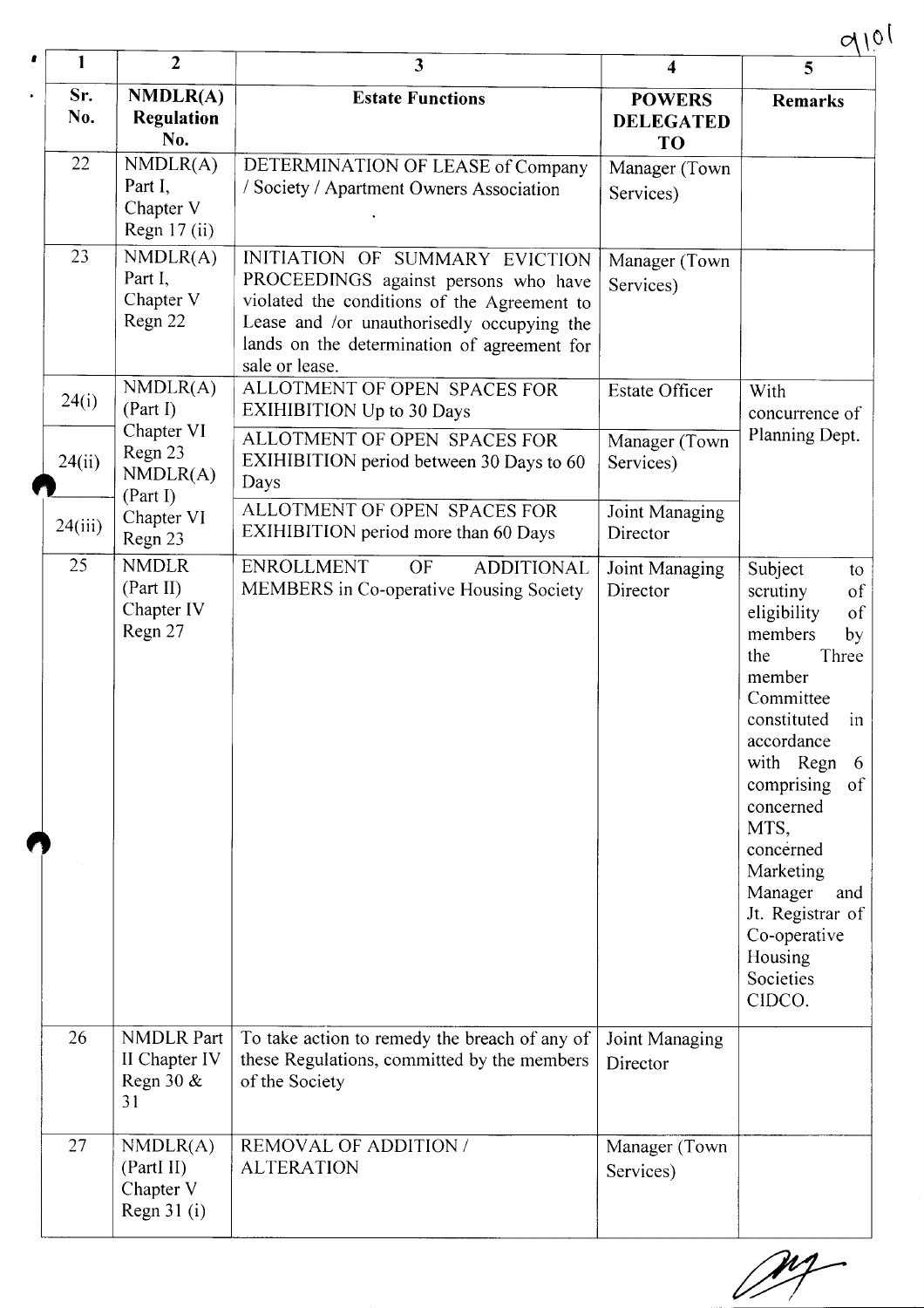| ٠<br>1     | $\overline{2}$                                     | $\overline{3}$                                                                                                                                     | 4                                              | 5                                                            |
|------------|----------------------------------------------------|----------------------------------------------------------------------------------------------------------------------------------------------------|------------------------------------------------|--------------------------------------------------------------|
| Sr.<br>No. | NMDLR(A)<br><b>Regulation</b><br>No.               | <b>Estate Functions</b>                                                                                                                            | <b>POWERS</b><br><b>DELEGATED</b><br><b>TO</b> | <b>Remarks</b>                                               |
| 28         | NMDLR(A)<br>(Part II)<br>Chapter V<br>Regn 31 (ii) | EVICTION PROCEEDINGS AGAINST<br><b>SOCIETY</b>                                                                                                     | Manager (Town<br>Services)                     |                                                              |
| 29(i)      |                                                    | CHANGE OF NAME DUE TO MARRIAGE<br>/ DIVORCE in case of CIDCO built premises<br>as well as for plots having area up to 100<br>sqmt                  | <b>Assistant Estate</b><br>Officer             |                                                              |
| 29(i)      |                                                    | CHANGE OF NAME DUE TO MARRIAGE<br>/ DIVORCE etc. for plots having area more<br>than 100 sqmt                                                       | <b>Estate Officer</b>                          |                                                              |
| 30(i)      |                                                    | AMALGAMATION / SUBDIVISION OF<br>APARTMENTS of all sizes and PLOTS<br>having area up to 2000 sqmt (The above areas<br>are area after amalgamation) | <b>Estate Officer</b>                          | With                                                         |
| 30(i)      |                                                    | AMALGAMATION / SUBDIVISION OF<br>PLOTS having area more than 2000 sqmt<br>(The above areas are area after amalgamation)                            | Manager (Town<br>Services)                     | concurrence of<br>Planning<br>Department                     |
| 31         |                                                    | NO DUES CERTIFICATE                                                                                                                                | <b>Estate Officer</b>                          |                                                              |
| 32         |                                                    | NOC FOR SOCIETY FORMATION                                                                                                                          | <b>Estate Officer</b>                          |                                                              |
| 33         |                                                    | PERMISSION FOR REDEVELOPMENT                                                                                                                       | Managing<br>Director                           | With<br>concurrence of<br>concerned<br>Planning<br>Authority |
| 34(i)      |                                                    | PERMISSION FOR RECONSTRUCTION<br>(Area up to 2000 sqmt)                                                                                            | Manager (Town<br>Services)                     | With                                                         |
| 34(ii)     |                                                    | PERMISSION FOR RECONSTRUCTION<br>(Area more than 2000 sqmt and less than<br>$5000$ sqmt)                                                           | Joint Managing<br>Director                     | concurrence of<br>Planning<br>Department.                    |
| 34(iii)    |                                                    | PERMISSION FOR RECONSTRUCTION<br>(Area more than 5000 sqmt)                                                                                        | Managing<br>Director                           |                                                              |

Any Estate Process, which needs previous approval of Government of Maharashtra as per stipulation of Navi Mumbai Disposal of Lands (Amendment) Regulations, 2008, must be categorically mentioned on the TOP of Process Note by respective Estate Department.

M

 $d$  (0)